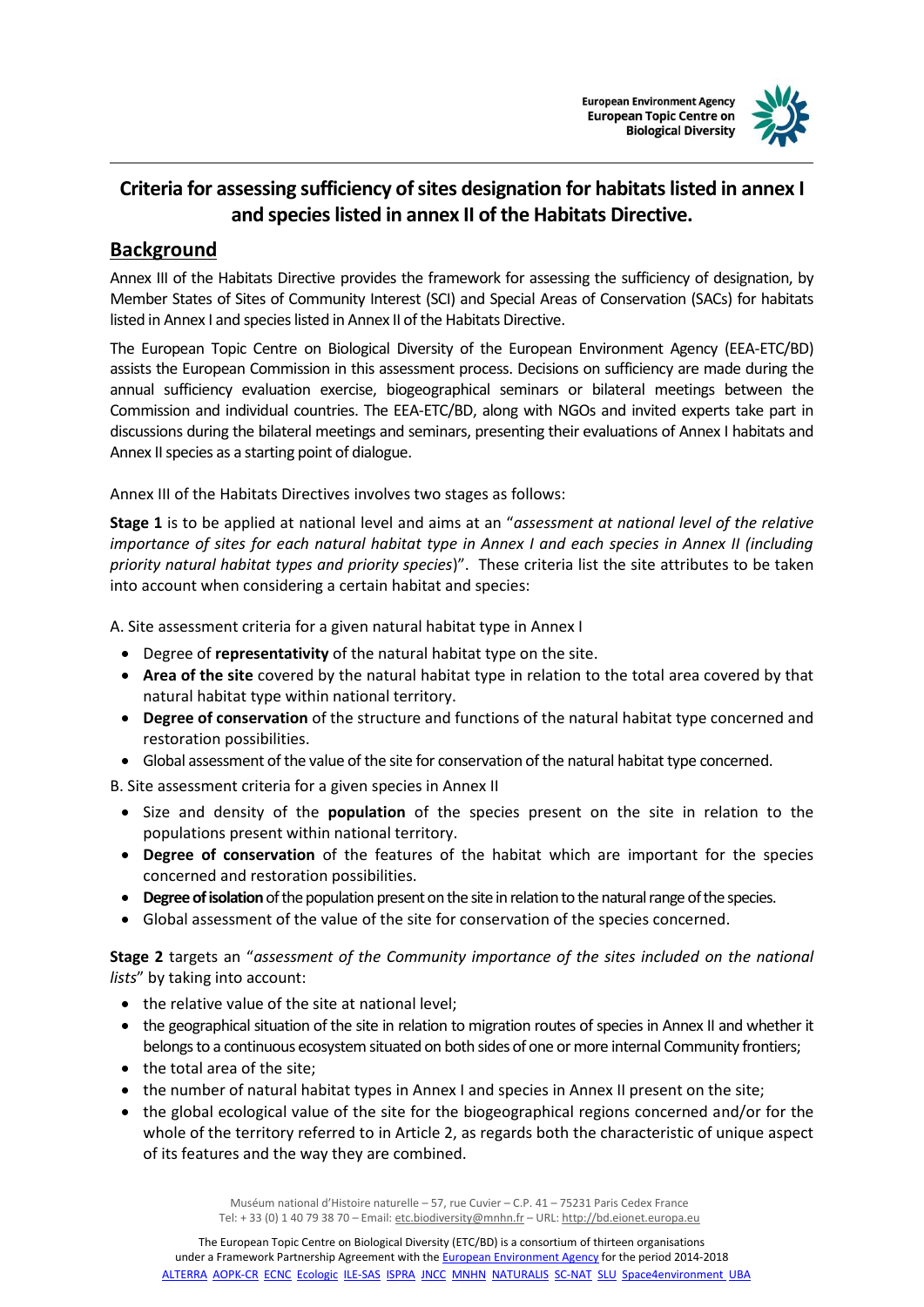## **Criteria for a sufficiency assessment at a biogeographical level**

To ensure that all Annex I habitat and Annex II species are sufficiently represented at national and biogeographical level, we need to ensure that for a given feature the SCI/SAC Network fulfils the following criteria:

- 1. It shall host a **sufficiently large and representative sample** of each habitat type and species to enable the maintenance of favourable conservation status at the level of the EU and at biogeographical level, provided the supporting conservation measures within and outside the sites are in place. There should be a proportionate response, so that for those habitats and species of community interest which are rarest a high proportion of the resource will be included within the SAC Network, while for those which are more abundant there will be a lower proportion of the resource within the SAC Network.
- 2 It should be well-adapted to the specific conservation needs, in particular to those related to the **distribution** patterns (endemicity, degree of isolation/fragmentation, historical trends) and to the human pressures, threats, vulnerability, etc. of the considered species or habitat type; and
- 3 It should reflect the ecological (and in the case of species genetic) **variation** of the habitat or species within the biogeographical region.

The EEA-ETC/BD has developed some additional specifications to facilitate the evaluation process in a practical way based mainly on the content of SCI/SAC [Standard Data Forms](http://eur-lex.europa.eu/legal-content/EN/TXT/PDF/?uri=CELEX:32011D0484&from=EN) and information reported under [Article 17 of the Habitats Directive.](http://bd.eionet.europa.eu/activities/Reporting/Article_17)

This is focused primarily at the level of biogeographical region by member state.

The following procedure is not proposed as a strictly numerical mechanism for deciding, on the basis of a predetermined percentage, the level of sufficient/insufficient representative of each one of the habitat types or species in the whole of SCI/SAC Network for a biogeographical region in a MS. However, it does take into account additional information on different parameters related to each species and habitat type in the biogeographical context, which means that in most cases, assessments must be undertaken on a case-by-case basis.

- 1. Well represented species or habitat types for which the whole of the proposed sites for a biogeographical region host more than 60% of the total population (or area) in the biogeographical region of a member state will be considered sufficient. In practice, the implementation of the appropriate conservation measures in a sample of designated sites covering 60% of the population of a given species (or 60% of the area of distribution of a given habitat type) should ensure in most of cases the maintenance of favourable conservation status as defined in the Habitat Directive.
- 2. However exceptions to this general rule may be justified on a scientific basis, for example where habitats or species found only in one very restricted geographical area or where the habitat or species is rare and recent decline means that an increase of the resource is required to maintain favourable conservation status. In this case, the percentage could be higher.
- 3. When species or habitat types for which the whole of the proposed sites for a biogeographical region host 20% or less of the total population (or area) in the biogeographical region of a MS, this coverage or population might not guarantee the maintenance of the feature in a Favourable Conservation Status. For certain aquatic species covered by Article  $4.1<sup>1</sup>$ and a number of habitats and species which are widespread, extensive and show a limited range of ecological or genetic variation 20% of the resource within the SCI/SAC Network could be judged as adequate.

 $\overline{a}$ <sup>1</sup> For animal species ranging over wide areas these sites shall correspond to the places within the natural range of such species which present the physical or biological factors essential to their life and reproduction. For aquatic species which range over wide areas, such sites will be proposed only where there is a clearly identifiable area representing the physical and biological factors essential to their life and reproduction.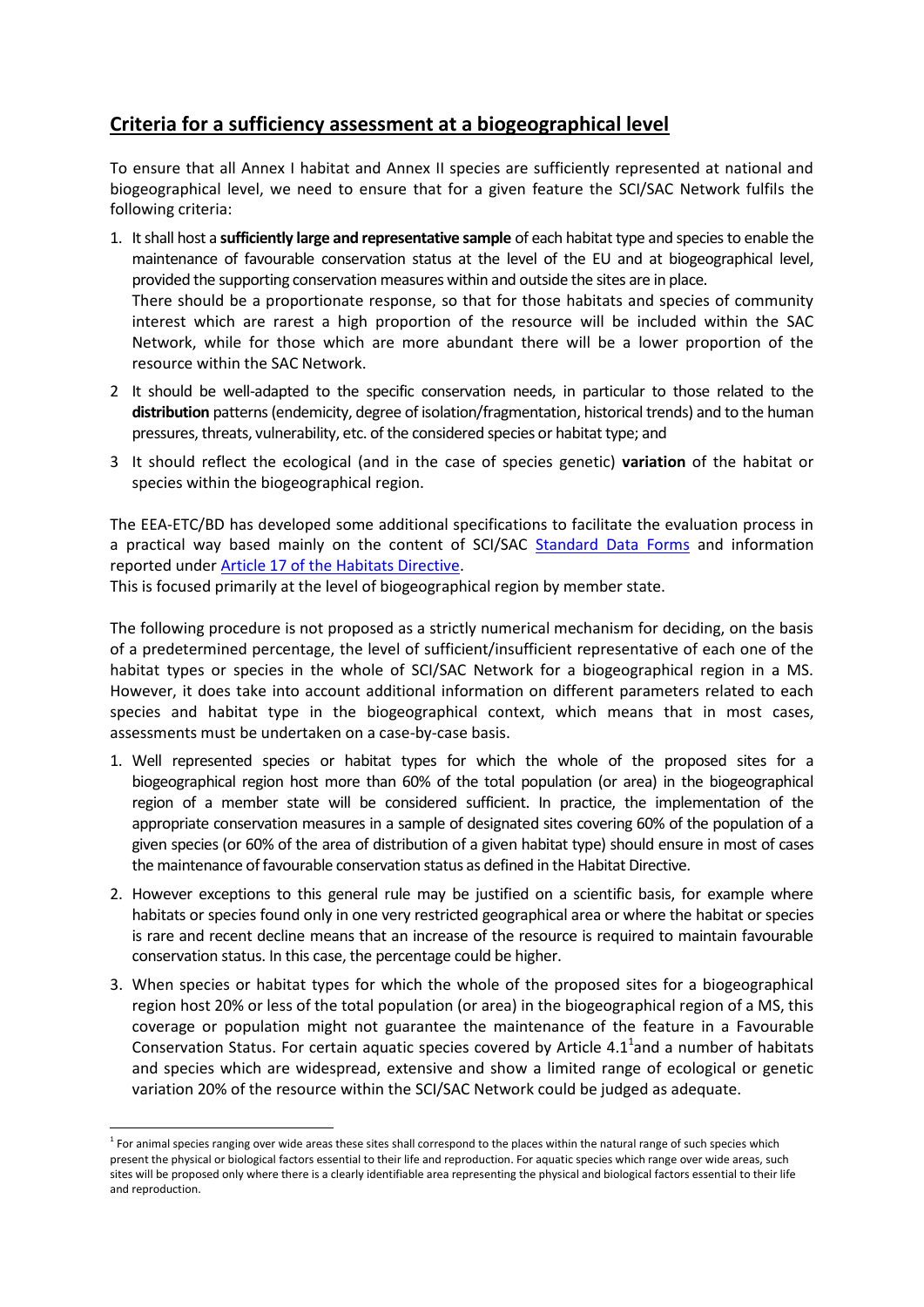These percentages were originally proposed to help focus discussion where it was most needed, they still give useful guidance but their application must always be accompanied by other criteria (such as distribution and variation), they can never be used in isolation.

The analysis involves a comparison between the geographical distribution of the sites submitted by the member states for a given habitat type or species and its known distribution patterns; an assessment of the trends of distribution and abundance of the habitats and species related to natural and anthropogenic factors.

Evaluators shall identify and research those areas containing a significant example of an Annex I habitat type or Annex II species.

Using the Standard Data Forms, the evaluators compare the population for species and the area for habitat types (fields relative surface and cover) between member states' databases, expecting to see at least some population or area evaluated as A, B or C.

Relative surface<sup>2</sup> represents the area of the site covered by a natural habitat type in relation to the total area covered by that natural habitat type within the national territory. It is expressed as percentage and arises from estimation according to the best judgement.

> A: 100≥ p >15% B:  $15 \ge p > 2\%$ C:  $2 \ge p > 0\%$ D: non-significant presence

Population represents size and density of the population of a species present on the site in relation to the population present within national territory. The optimal measure is the percentage resulting from the ratio of the population in the site/population in the national territory.

> A: 100≥ p >15% B:  $15 ≥ p > 2%$  $C: 2 \ge p > 0\%$ D: non-significant presence

For member states data is available from the SDF, the latest Article 17 report and the [Natura 2000](http://natura2000.eea.europa.eu/)  [viewer](http://natura2000.eea.europa.eu/) for spatial data. Where Article 17 data is not complete or considered non satisfactory, other data sets should be used. Moreover, the analysis will also be supported by a check of the scientific literature and advice of experts.

Evaluators should contribute to the coherence of the Natura 2000 Network, identifying those connecting areas that will help to reach the favourable conservation status:

- SCI/SAC situated in a migration route of one or more species in Annex II and identified as indispensable for its maintaining in a favourable conservation status;
- SCI/SAC representing a "relic" localisation for a habitat type or species, acting as "ecological corridors" between other identified SCI hosting priority species which are now endangered due to their fragmentation; sets of pSCI covering a continuous ecosystem situated on both sides of one or more internal Community frontiers;
- SCI/SAC bordering a major protected area situated outside of EU borders;

The most common problem encountered is the lack of information. Although data is available from Article 17 and the Standard Data Forms, this information is not always accurate because it has not been updated or it is based only on model data. In most cases it is also necessary to use the scientific literature. On-line databases, either national or international, can be useful sources of information.

 $\overline{a}$ 2 http://eur-lex.europa.eu/legal-content/EN/TXT/PDF/?uri=CELEX:32011D0484&from=EN